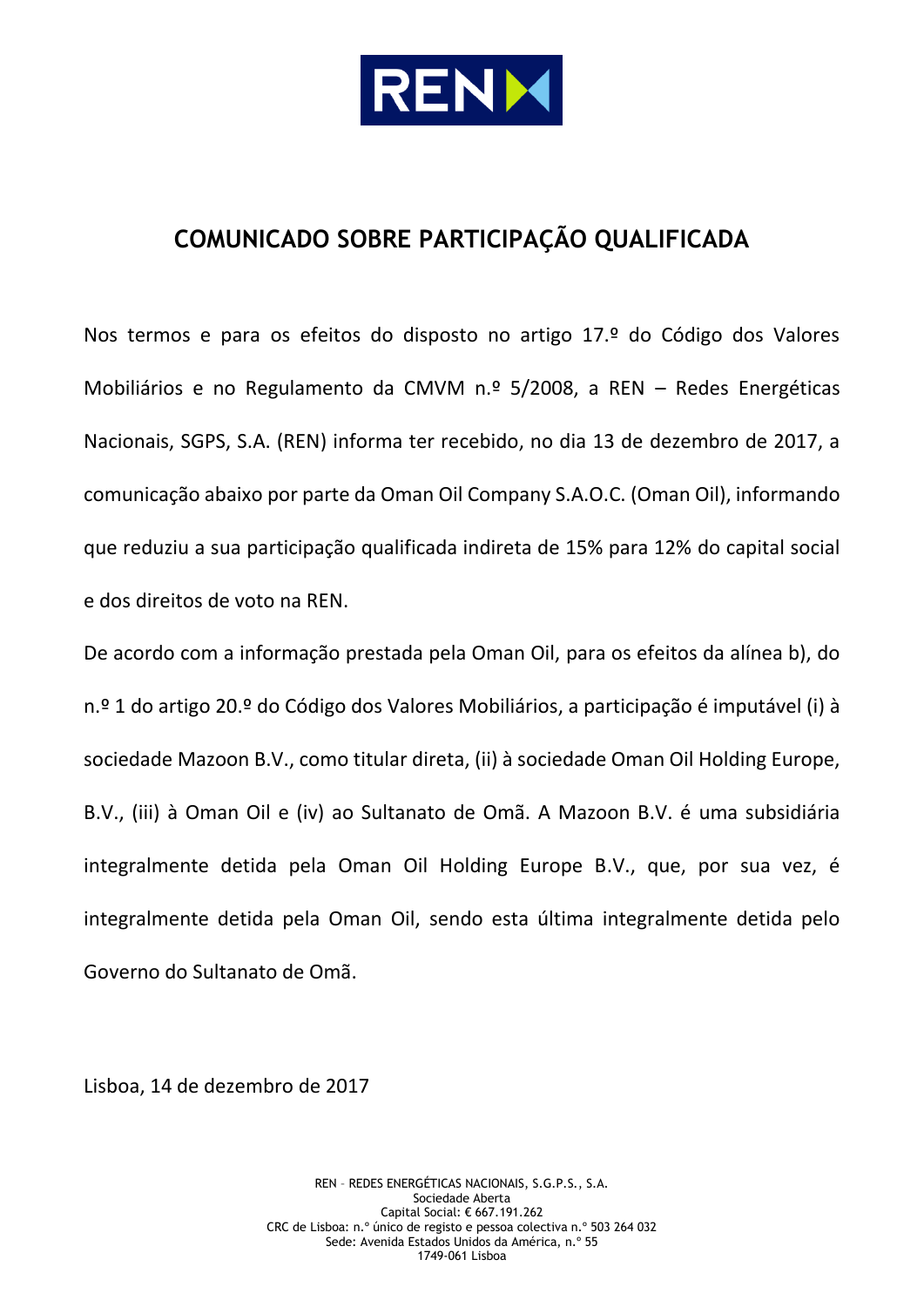

ESMA/2015/1597

## Standard form for notification of major holdings

#### NOTIFICATION OF MAJOR HOLDINGS (to be sent to the relevant issuer and to the competent authority)

# 1. Identity of the issuer or the underlying issuer of existing shares to which voting rights are at tached: REN- Redes Energeticas Nacionais, S.G.P.S., S.A.

2. Reason for the notification (please tick the appropriate box or boxes):

[] An acquisition or disposal of voting rights

[1] An acquisition or disposal of financial instruments

[X] An event changing the breakdown of voting rights

[] Other (please specify)":

3. Details of person subject to the notification obligation<sup>®</sup>:

Name: Mazoon, B.V. Strawinskylaan 3127, 8° Amsterdam, Netherlands

4. Full name of shareholder(s) (if different from 3.)

## 5. Date on which the threshold was crossed or reached<sup>\*</sup>:

12-12-20 17

### 6. Total positions of person(s) subject to the notification obligation:

|                                                                                    | % of voting rights<br>attached to shares<br>(total of 7.A) | % of voting rights<br>through financial in-<br>struments<br>$(total of 7.B.1 + 7.B.2)$ | Total of both in %<br>$(7.A + 7.B)$ | Total number of<br>voting rights of<br>issuer |
|------------------------------------------------------------------------------------|------------------------------------------------------------|----------------------------------------------------------------------------------------|-------------------------------------|-----------------------------------------------|
| Resulting situation<br>on the date on which<br>threshold was<br>crossed or reached | 80,100,000                                                 |                                                                                        | 12%                                 | 667,191,262                                   |
| Position of previous<br>notification (if appli-<br>cable)                          | 80,100,000                                                 |                                                                                        | 15%                                 |                                               |

1

No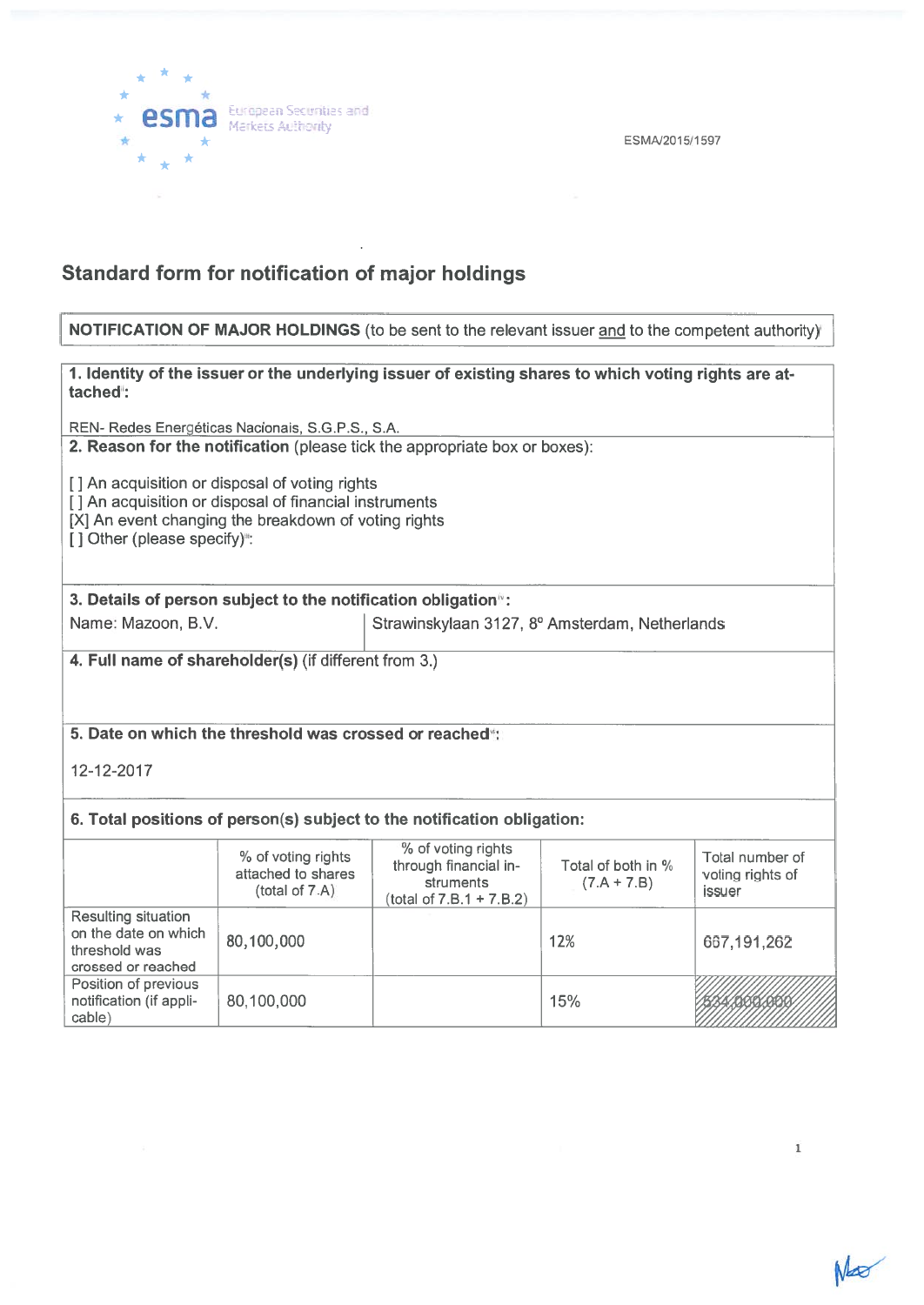

#### 7. Notified details of the resulting situation on the date on which the threshold was crossed or reached<sup>.</sup>'''

| A: Voting rights attached to shares                     |                                                       |                                                         |                                                      |                                                  |  |
|---------------------------------------------------------|-------------------------------------------------------|---------------------------------------------------------|------------------------------------------------------|--------------------------------------------------|--|
| Class/type of<br>shares<br>ISIN code (if possi-<br>ble) | Number of voting rights <sup>ix</sup>                 |                                                         | % of voting rights                                   |                                                  |  |
|                                                         | <b>Direct</b><br>(Art 9 of Directive)<br>2004/109/EC) | <b>Indirect</b><br>(Art 10 of Directive<br>2004/109/EC) | <b>Direct</b><br>(Art 9 of Directive<br>2004/109/EC) | Indirect<br>(Art 10 of Directive<br>2004/109/EC) |  |
| PTREL0AM0008                                            | 80,100,000                                            | 0                                                       | 12%                                                  | $0\%$                                            |  |
|                                                         |                                                       |                                                         |                                                      |                                                  |  |
|                                                         |                                                       |                                                         |                                                      |                                                  |  |
| <b>SUBTOTAL A</b>                                       | 80,100,000                                            |                                                         | 12%                                                  |                                                  |  |

| B 1: Financial Instruments according to Art. 13(1)(a) of Directive 2004/109/EC |                               |                                                    |                                                                                                          |                    |
|--------------------------------------------------------------------------------|-------------------------------|----------------------------------------------------|----------------------------------------------------------------------------------------------------------|--------------------|
| <b>Type of financial</b><br><b>instrument</b>                                  | <b>Expiration</b><br>$date^x$ | Exercise/<br><b>Conversion Period</b> <sup>v</sup> | <b>Number of voting rights</b><br>that may be acquired if<br>the instrument is exer-<br>cised/converted. | % of voting rights |
| n.a.                                                                           |                               |                                                    |                                                                                                          |                    |
| n.a.                                                                           |                               |                                                    |                                                                                                          |                    |
| n.a.                                                                           |                               |                                                    |                                                                                                          |                    |
|                                                                                |                               | <b>SUBTOTAL B.1</b>                                |                                                                                                          |                    |

| B 2: Financial Instruments with similar economic effect according to Art. 13(1)(b) of Directive<br>2004/109/EC |                               |                                            |                                                     |                            |                    |
|----------------------------------------------------------------------------------------------------------------|-------------------------------|--------------------------------------------|-----------------------------------------------------|----------------------------|--------------------|
| <b>Type of financial</b><br><b>instrument</b>                                                                  | <b>Expiration</b><br>$date^x$ | Exercise/<br><b>Conversion</b><br>Period * | <b>Physical or cash</b><br>settlement <sup>xi</sup> | Number of<br>voting rights | % of voting rights |
| n.a                                                                                                            |                               |                                            |                                                     |                            |                    |
| n.a.                                                                                                           |                               |                                            |                                                     |                            |                    |
| n.a.                                                                                                           |                               |                                            |                                                     |                            |                    |
|                                                                                                                |                               |                                            | <b>SUBTOTAL B.2</b>                                 |                            |                    |

ME